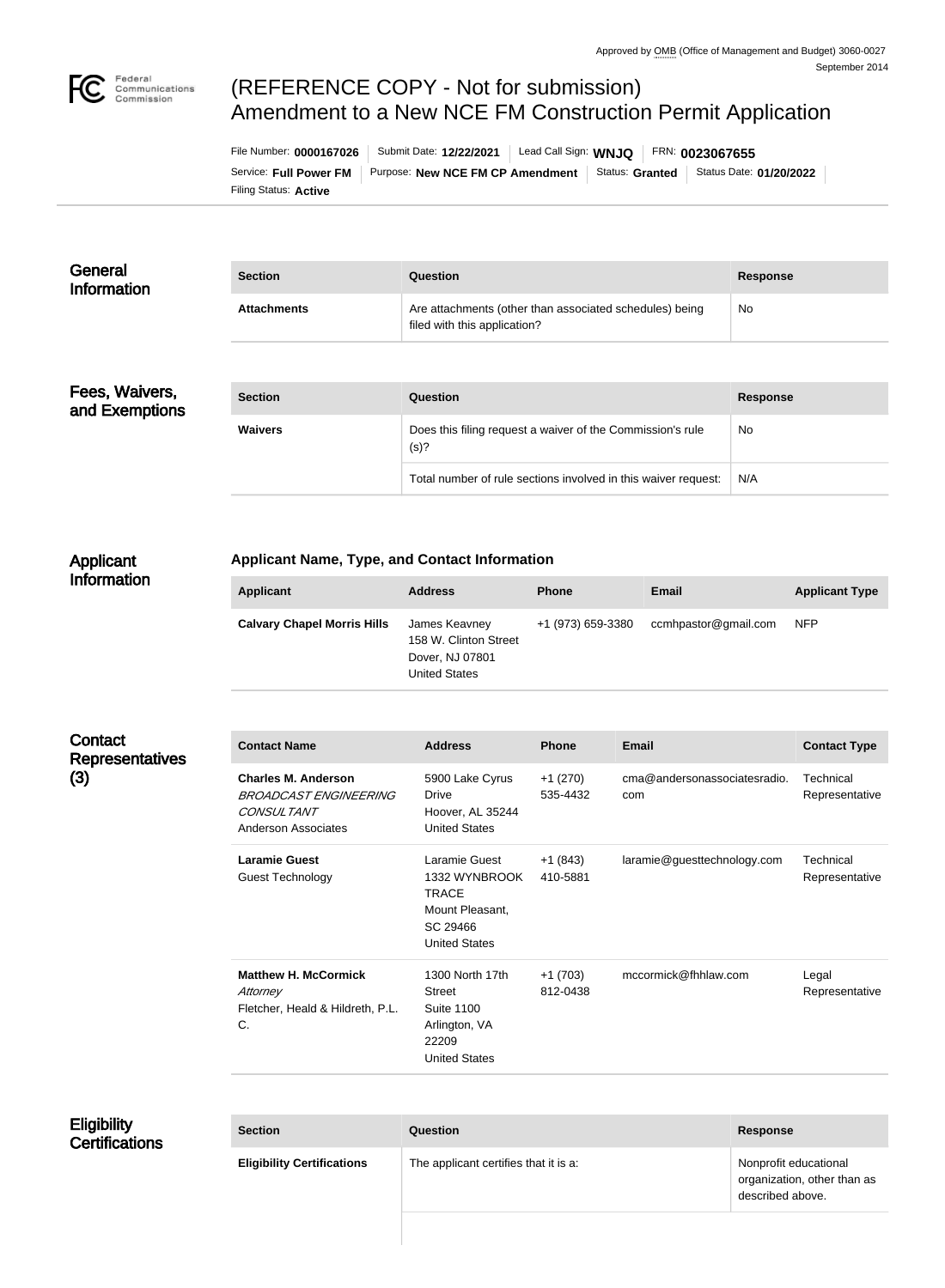| The applicant certifies that the Commission has previously<br>granted a broadcast application identified here by file<br>number that found this applicant qualified as a<br>noncommercial educational entity with a qualifying<br>educational program, and that the applicant will use the<br>proposed station to advance a program similar to that the<br>Commission has found qualifying in applicant's previous<br>application.                                                                 | Yes. |
|----------------------------------------------------------------------------------------------------------------------------------------------------------------------------------------------------------------------------------------------------------------------------------------------------------------------------------------------------------------------------------------------------------------------------------------------------------------------------------------------------|------|
| The applicant certifies that its governing documents (e.g.,<br>articles of incorporation, by-laws, charter, enabling statute,<br>and/or other pertinent organizational document) permit the<br>applicant to advance an educational program and that there<br>is no provision in any of those documents that would restrict<br>the applicant from advancing an educational program or<br>complying with any Commission rule, policy, or provision of<br>the Communications Act of 1934, as amended. | Yes. |

#### Parties to the Application (5)

| <b>Party Name</b>                                                                               | <b>Address</b>                                     | <b>Phone</b>          | <b>Email</b>             | <b>Positional Interest</b>                                                                                                                                                |
|-------------------------------------------------------------------------------------------------|----------------------------------------------------|-----------------------|--------------------------|---------------------------------------------------------------------------------------------------------------------------------------------------------------------------|
| <b>Calvary Chapel Morris Hills</b>                                                              | 158 W. Clinton<br><b>Street</b><br>Dover, NJ 07801 | $+1(973)$<br>659-3380 | ccmhpastor@gmail.<br>com | <b>Positional</b><br>Interest:<br>Applicant<br>Citizenship:<br><b>United States</b><br>Percentage of<br>Votes:<br>0%<br>Percentage of<br><b>Total Assets:</b><br>100%     |
| <b>James Keavney</b><br><b>President and Board Member</b><br><b>Calvary Chapel Morris Hills</b> | 19 Heath Lane<br>Long Valley, NJ<br>07853          | $+1(973)$<br>580-6240 | ccmhpastor@gmail.<br>com | <b>Positional</b><br>Interest:<br>Director<br>Citizenship:<br><b>United States</b><br>Percentage of<br>Votes:<br>33.33%<br>Percentage of<br><b>Total Assets:</b><br>0%    |
| <b>Nick Demirci</b><br><b>Treasurer and Board Member</b><br><b>Calvary Chapel Morris Hills</b>  | 421A 8th St.<br>Palisades Park,<br>NJ 07650        | $+1(201)$<br>954-8856 | nd371@yahoo.com          | <b>Positional</b><br>Interest:<br>Director<br>Citizenship:<br><b>United States</b><br>Percentage of<br>Votes:<br>33.33%<br>Percentage of<br><b>Total Assets:</b><br>$0\%$ |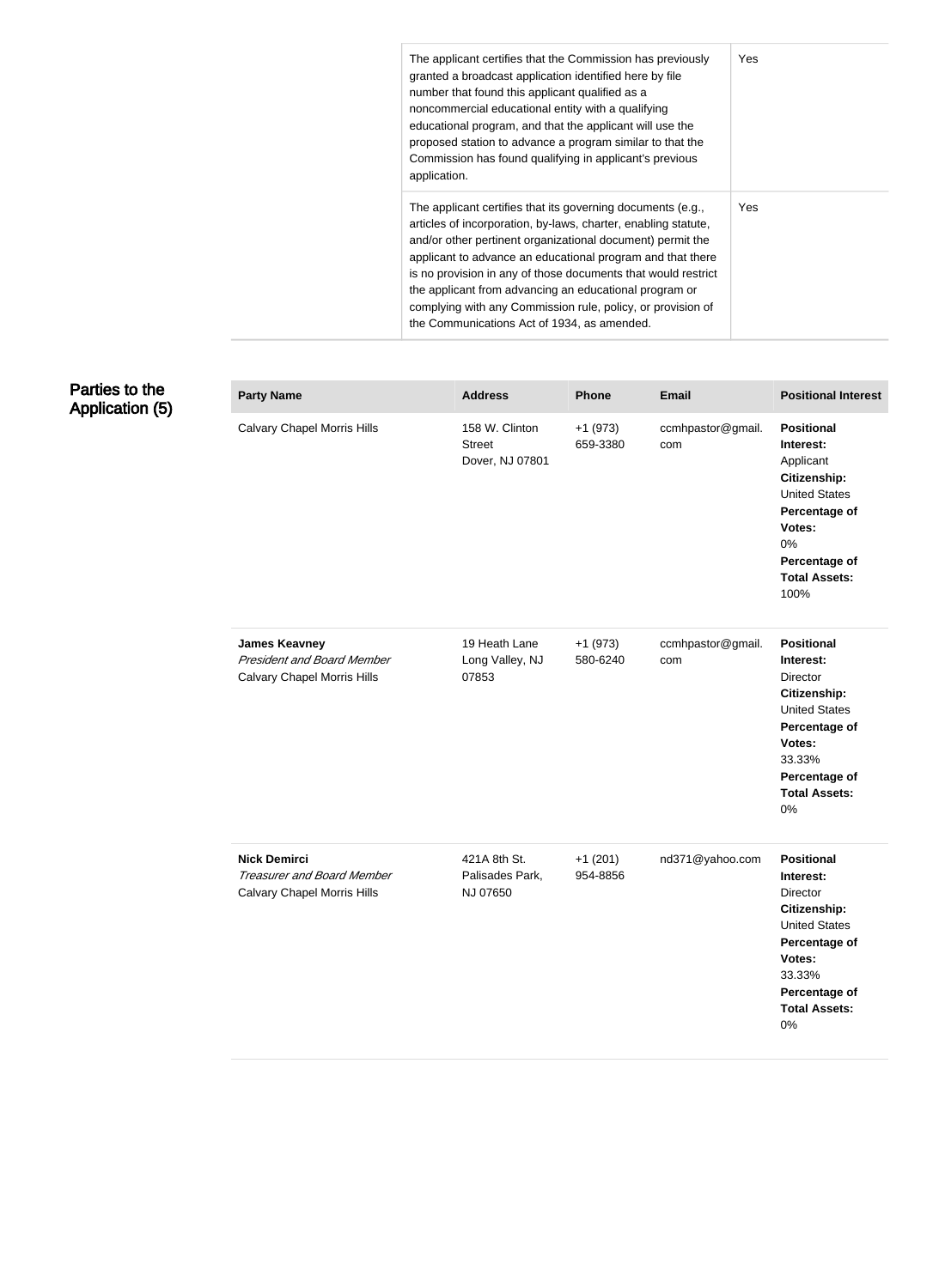| <b>Adam Preuss</b><br>Secretary and Board Member<br><b>Calvary Chapel Morris Hills</b>                                    | 4 Riverside Drive<br>Denville, NJ 07834            | $+1(201)$<br>800-2868 | apreuss@gmail.<br>com     | <b>Positional</b><br>Interest:<br><b>Director</b><br>Citizenship:<br><b>United States</b><br>Percentage of<br>Votes:<br>33.33%<br>Percentage of<br><b>Total Assets:</b><br>0% |
|---------------------------------------------------------------------------------------------------------------------------|----------------------------------------------------|-----------------------|---------------------------|-------------------------------------------------------------------------------------------------------------------------------------------------------------------------------|
| <b>Robert Taylor</b><br><b>Executive Director and General</b><br>Manager of WCFT-LP<br><b>Calvary Chapel Morris Hills</b> | 158 W. Clinton<br><b>Street</b><br>Dover, NJ 07801 | $+1(973)$<br>659-3380 | rob@crosswayradio.<br>org | <b>Positional</b><br>Interest:<br>Officer<br>Citizenship:<br><b>United States</b><br>Percentage of<br>Votes:<br>0%<br>Percentage of<br><b>Total Assets:</b><br>0%             |

### Attributable Interest

| <b>Section</b>                                  | Question                                                                                                                                                                                        | <b>Response</b> |
|-------------------------------------------------|-------------------------------------------------------------------------------------------------------------------------------------------------------------------------------------------------|-----------------|
| <b>Equity and Financial</b><br><b>Interests</b> | Applicant certifies that equity and financial interests not<br>listed in the Parties to the Application section are non-<br>attributable pursuant to the notes to 47 C.F.R. Section<br>73.3555. | Yes             |
| <b>Other Authorizations</b>                     | Does the applicant or any party to the application have an<br>attributable interest in any other broadcast station(s).                                                                          | Yes             |

#### Legal **Certifications**

| <b>Section</b>                                 | Question                                                                                                                                                                                                                                                                                                                                                                                                                                                                          | <b>Response</b> |
|------------------------------------------------|-----------------------------------------------------------------------------------------------------------------------------------------------------------------------------------------------------------------------------------------------------------------------------------------------------------------------------------------------------------------------------------------------------------------------------------------------------------------------------------|-----------------|
| <b>Character Issues</b>                        | Applicant certifies that neither the applicant nor any party to<br>the application has or had any interest in, or connection<br>with:                                                                                                                                                                                                                                                                                                                                             | Yes             |
|                                                | (a) any broadcast application in any proceeding where<br>character issues were left unresolved or were<br>resolved adversely against the applicant or party to<br>the application; or                                                                                                                                                                                                                                                                                             |                 |
|                                                | (b) any pending broadcast application in which<br>character issues have been raised.                                                                                                                                                                                                                                                                                                                                                                                              |                 |
| <b>Adverse Findings</b>                        | Applicant certifies that, with respect to the applicant and<br>each party to the application, no adverse finding has been<br>made, nor has an adverse final action been taken by any<br>court or administrative body in a civil or criminal proceeding<br>brought under the provisions of any laws related to any of<br>the following; any felony; mass media-related antitrust or<br>unfair competition; fraudulent statements to another<br>government unit; or discrimination. | Yes             |
| <b>Program Service</b><br><b>Certification</b> | Applicant certifies that it is cognizant of and will comply with<br>its obligations as a Commission licensee to present a<br>program service responsive to the issues of public concern<br>facing the station's community of license and service area.                                                                                                                                                                                                                            | Yes             |
| <b>Local Public Notice</b>                     | Applicant certifies that it has or will comply with the public<br>notice requirements of 47 C.F.R. Section 73.3580.                                                                                                                                                                                                                                                                                                                                                               | Yes             |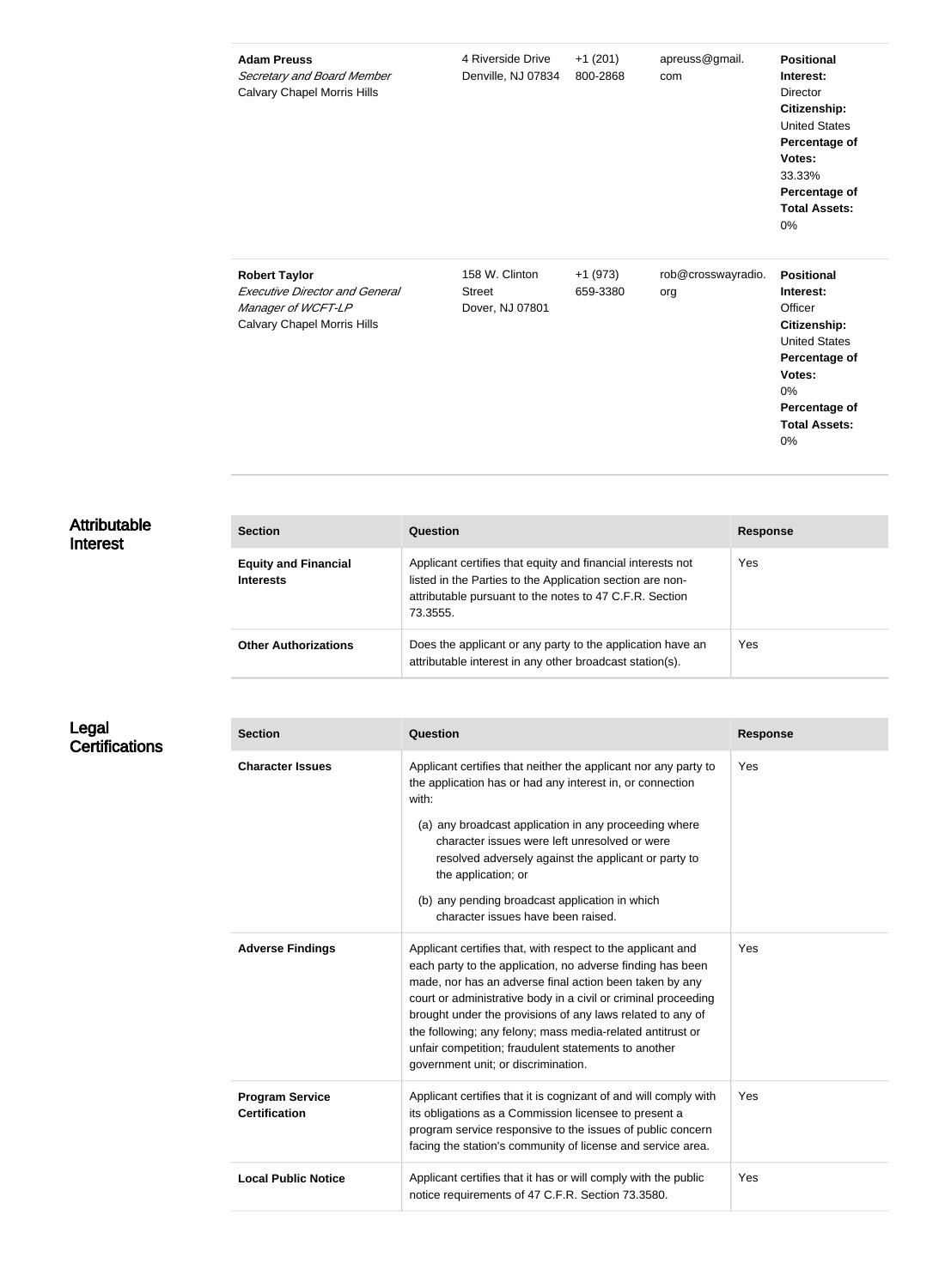| <b>Equal Employment</b><br><b>Opportunity (EEO)</b> | If the applicant proposes to employ five or more full-time<br>employees, applicant certifies that it is filing simultaneously<br>with this application a Broadcast EEO Model Program<br>Report.                                                                              | N/A |
|-----------------------------------------------------|------------------------------------------------------------------------------------------------------------------------------------------------------------------------------------------------------------------------------------------------------------------------------|-----|
| <b>Financial</b>                                    | The applicant certifies that sufficient net liquid assets are on<br>hand or that sufficient funds are available from committed<br>sources to construct and operate the requested facilities for<br>three months without revenue.                                             | Yes |
|                                                     | The applicant certifies that this application is contingent<br>upon receipt of a grant from a charitable organization, the<br>approval of the budget of a school or university, or an<br>appropriation from a state, county, municipality or other<br>political supervision. | N/A |

## Alien Ownership

| Question                                                                                                                                                                                                                                                                                                                                                                              | <b>Response</b> |
|---------------------------------------------------------------------------------------------------------------------------------------------------------------------------------------------------------------------------------------------------------------------------------------------------------------------------------------------------------------------------------------|-----------------|
| 1) Is the applicant a foreign government or the representative of any foreign government as specified in<br>Section 310(a) of the Communications Act?                                                                                                                                                                                                                                 | No              |
| 2) Is the applicant an alien or the representative of an alien? (Section $310(b)(1)$ )                                                                                                                                                                                                                                                                                                | No              |
| 3) Is the applicant a corporation, or non-corporate entity, that is organized under the laws of any foreign<br>government? (Section 310(b)(2))                                                                                                                                                                                                                                        | No              |
| 4) Is the applicant an entity of which more than one-fifth of the capital stock, or other equity or voting interest,<br>is owned of record or voted by aliens or their representatives or by a foreign government or representative<br>thereof or by any entity organized under the laws of a foreign country? (Section 310(b)(3))                                                    | No              |
| 5) Is the applicant directly or indirectly controlled by any other entity of which more than one-fourth of the<br>capital stock, or other equity or voting interest, is owned of record or voted by aliens, their representatives,<br>or by a foreign government or representative thereof, or by any entity organized under the laws of a foreign<br>country? (Section $310(b)(4)$ ) | <b>No</b>       |
| 6) Has the applicant received a declaratory ruling(s) under Section 310(b)(4) of the Communications Act?                                                                                                                                                                                                                                                                              | No              |
| 6a) Enter the citation of the applicable declaratory ruling by DA/FCC number or the FCC Record citation,<br>release date, or any other identifying information.                                                                                                                                                                                                                       |                 |
| 7) Has there been any change in the applicant's foreign ownership since issuance of the declaratory ruling(s)<br>cited in response to Question 6?                                                                                                                                                                                                                                     |                 |
| 8) Does the applicant certify that it is in compliance with the terms and conditions of the foreign ownership<br>declaratory ruling(s) cited in response to Question 6?                                                                                                                                                                                                               |                 |
| 9) In connection with this application, is the applicant filing a foreign ownership Petition for Declaratory Ruling<br>pursuant to Section 310(b)(4) of the Communications Act?                                                                                                                                                                                                       | No              |

| <b>Fair Distribution</b><br>of Service | <b>Section</b>                      | Question                                                                   | <b>Response</b> |
|----------------------------------------|-------------------------------------|----------------------------------------------------------------------------|-----------------|
|                                        | <b>Fair Distribution of Service</b> | Applicant certifies that it provides a first aural (reception)<br>service. | No              |
|                                        |                                     |                                                                            |                 |
|                                        |                                     |                                                                            |                 |
|                                        |                                     |                                                                            |                 |
|                                        |                                     |                                                                            |                 |
|                                        |                                     |                                                                            |                 |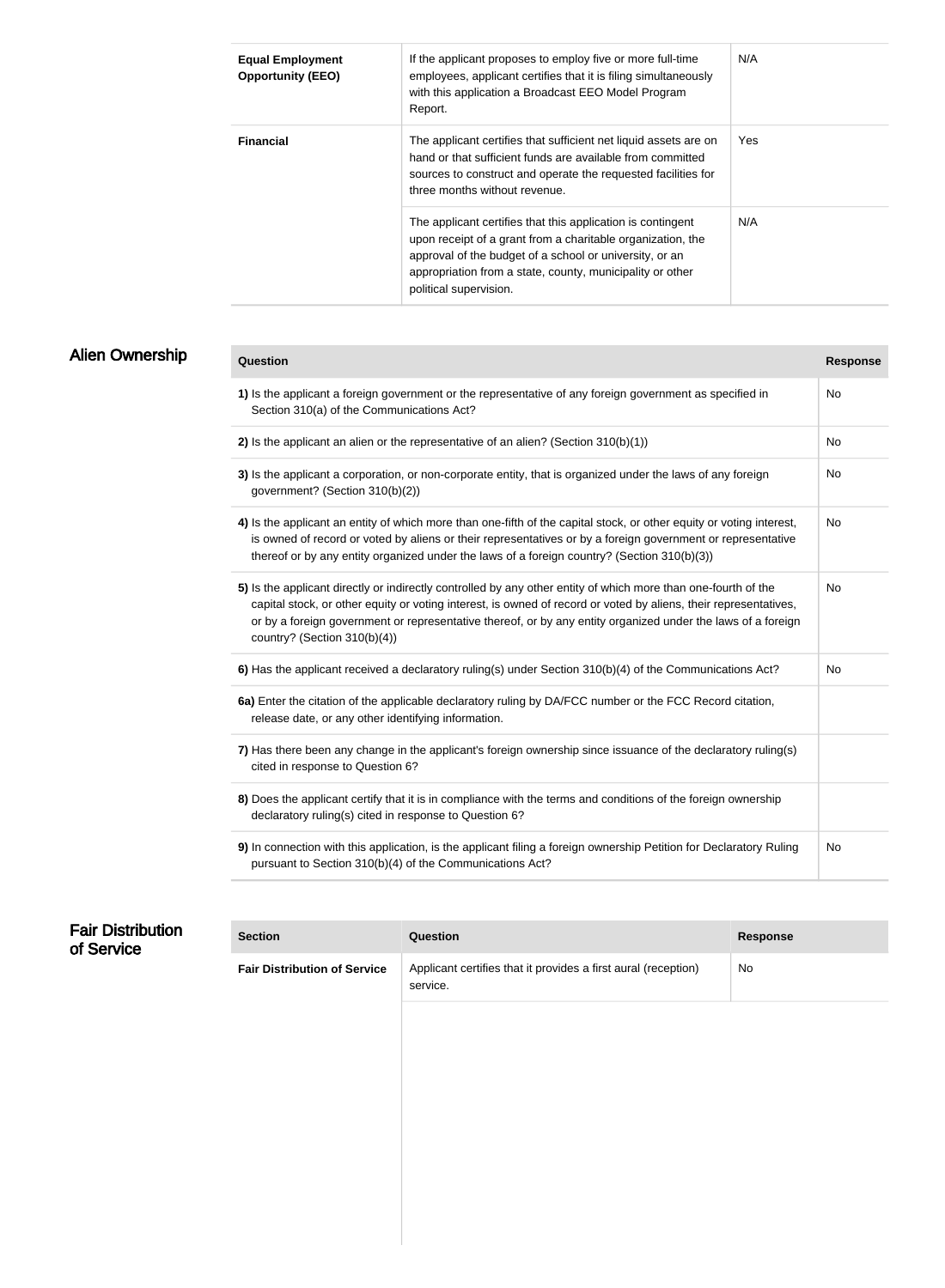| Applicant certifies that:                                                                                                                                                            | No        |
|--------------------------------------------------------------------------------------------------------------------------------------------------------------------------------------|-----------|
| (a) it is a Tribal Applicant, as defined in 47 C.F.R.<br>Section 73.7000;                                                                                                            |           |
| (b) the facilities proposed in this Application will provide<br>Tribal Coverage, as defined in 47 C.F.R. Section<br>73.7000, of Tribal Lands occupied by the applicant<br>Tribe(s);  |           |
| (c) the proposed community of license is located on<br>Tribal Lands, as defined in 47 C.F.R. Section<br>73.7000; and                                                                 |           |
| (d) the proposed facility would be the first local Tribal-<br>owned noncommercial educational transmission<br>service at the proposed community of license.                          |           |
| Applicant certifies that the proposed station will provide a<br>first noncommercial aural service to                                                                                 | <b>No</b> |
| (a) at least 10 percent of the people residing within the<br>station's 60 dBu (1mV/m) service contour and                                                                            |           |
| (b) to a minimum of 2,000 people.                                                                                                                                                    |           |
| Applicant certifies that the proposed station will provide a<br>second noncommercial aural service, or an aggregated first<br>and second noncommercial educational aural service, to | Yes       |
| (a) at least 10 percent of the people residing within the<br>station's 60 dBu (1mV/m) service contour and                                                                            |           |
| (b) to a minimum of 2,000 people.                                                                                                                                                    |           |

| <b>Point System</b><br><b>Factors</b><br><b>Tiebreakers</b> | <b>Section</b>                     | Question                                                                                                                                                                                                                                                                                                                                                                                                                                                                                                                                                                                                            | <b>Response</b> |
|-------------------------------------------------------------|------------------------------------|---------------------------------------------------------------------------------------------------------------------------------------------------------------------------------------------------------------------------------------------------------------------------------------------------------------------------------------------------------------------------------------------------------------------------------------------------------------------------------------------------------------------------------------------------------------------------------------------------------------------|-----------------|
|                                                             | <b>Established Local Applicant</b> | Applicant certifies that for at least the 24 months<br>immediately prior to application, and continuing through the<br>present, it qualifies as a local applicant pursuant to 47 CFR<br>Section 73.7000, and that it is has placed documentation of<br>its qualifications as an established local applicant in the<br>applicant's public inspection file and has submitted to the<br>Commission copies of the documentation.                                                                                                                                                                                        | Yes             |
|                                                             |                                    | If the applicant certifies above that it qualifies for points as<br>an "established local applicant," applicant pledges to<br>maintain localism characteristics during the period from the<br>grant of the construction permit until the station has<br>achieved at least four years of on-air operations.                                                                                                                                                                                                                                                                                                          | Yes             |
|                                                             | <b>Diversity of Ownership</b>      | Applicant certifies<br>(1) that the principal community (city grade) contour of<br>the proposed station does not overlap the principal<br>community contour of any other authorized station<br>(comparing radio to radio and television to television,<br>including non-fill-in translator stations) in which any<br>party to the application has an attributable interest as<br>defined in 47 CFR Section 73.3555, and<br>(2) that it has placed documentation of its diversity<br>qualifications in the applicant's public inspection file<br>and has submitted to the Commission copies of the<br>documentation. | Yes             |
|                                                             |                                    | Is the applicant's certification to the question above based<br>on a pledge to divest an attributable broadcast interest or<br>resign from an attributable positional interest?                                                                                                                                                                                                                                                                                                                                                                                                                                     | Yes             |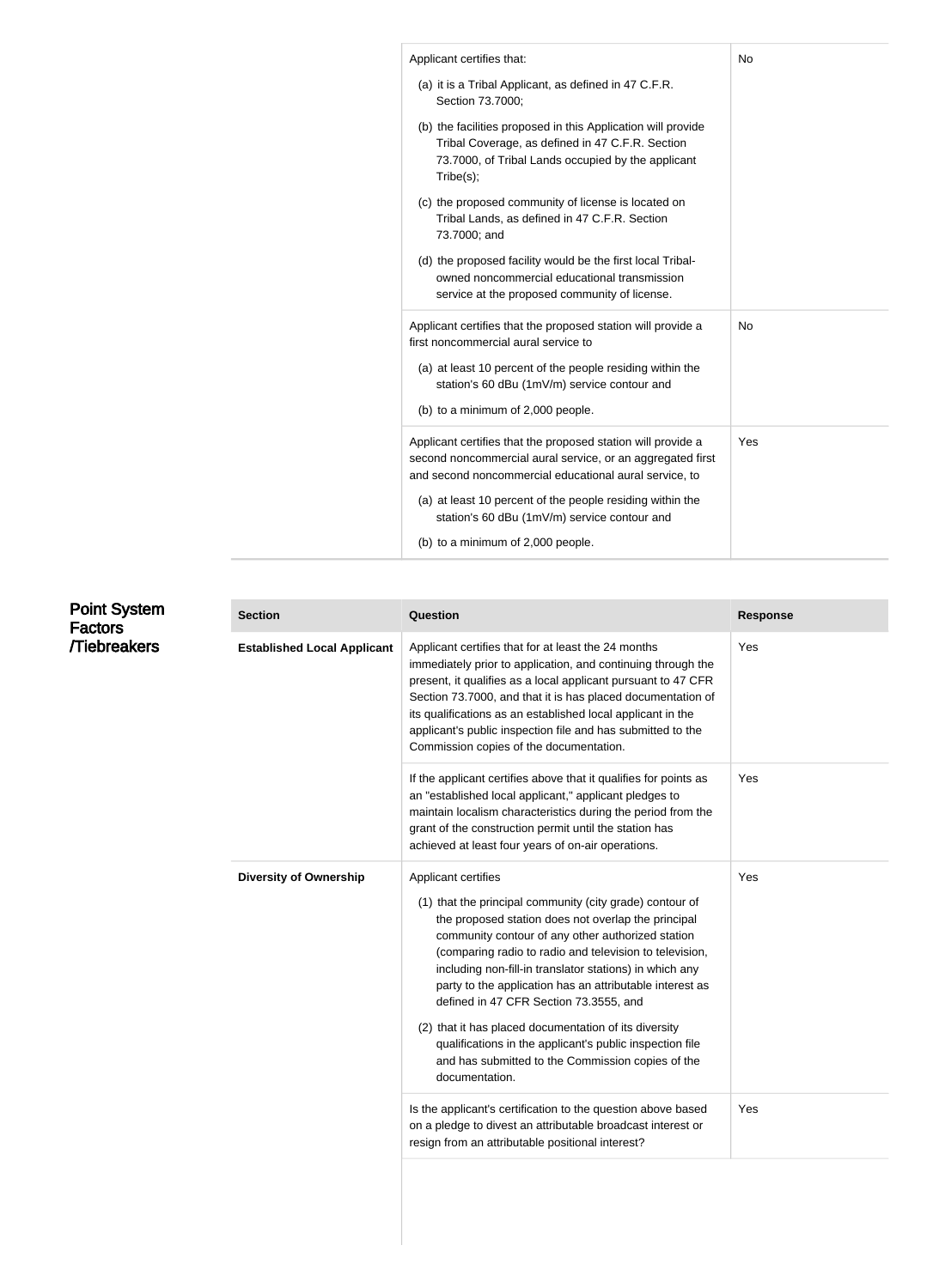|                                | If the applicant certifies above that it qualifies for points for<br>"diversity of ownership," applicant and any party to the<br>application pledge to comply with the restrictions on station<br>modifications and acquisitions, as defined in 47 CFR<br>Section 73.7005, during the period from grant of the<br>construction permit until the station has achieved at least<br>four years of on-air operations.                                                                                                                                                                                                                                                                                                 | Yes             |
|--------------------------------|-------------------------------------------------------------------------------------------------------------------------------------------------------------------------------------------------------------------------------------------------------------------------------------------------------------------------------------------------------------------------------------------------------------------------------------------------------------------------------------------------------------------------------------------------------------------------------------------------------------------------------------------------------------------------------------------------------------------|-----------------|
| <b>State-wide Network</b>      | Applicant certifies that<br>(a) it has NOT claimed a credit for diversity of ownership<br>above;<br>(b) it is one of the three specific types of organizations<br>described in 47 C.F.R. Section 73.7003(b)(3); and<br>(c) it has placed documentation of its qualifications in a<br>local public inspection file and has submitted to the<br>Commission copies of the documentation.                                                                                                                                                                                                                                                                                                                             | No              |
| <b>Technical Parameters</b>    | Applicant certifies that the numbers in the boxes below<br>accurately reflect the new area and population that its<br>proposal would serve with a 60 dBu signal measured in<br>accordance with the standard predicted contours in 47 C.F.<br>R. Section 73.313(c) and that it has documented the basis<br>for its calculations in the local public inspection file and has<br>submitted copies to the Commission. Major modification<br>applicants should include new area proposed only (exclude<br>any area already within the station's existing service area).<br>(Points, if any, will be determined by FCC)                                                                                                 | Yes             |
|                                | New area served in square kilometers (excluding areas of<br>water):<br>Population served based on the most recent census block                                                                                                                                                                                                                                                                                                                                                                                                                                                                                                                                                                                    | 606.35<br>73303 |
| <b>Existing Authorizations</b> | data from the United State:<br>By placing a number in the box, the applicant certifies that it<br>and other parties to the application have, as of the date of<br>the filing and pursuant to 47 C.F.R. Section 73.3555,<br>attributable interests in the stated number of relevant<br>broadcast station authorizations. Radio applicants should<br>count all attributable full service radio stations, AM and FM,<br>commercial and noncommercial, and FM translator stations<br>other than fill-in stations or those identified in the second<br>question (pledge to divest an attributable broadcast interest<br>/resign from an attributable positional interest) under<br>Diversity of Ownership above.       | 0               |
| <b>Pending Applications</b>    | By placing a number in the box, the applicant certifies that it<br>and other parties to the application have, as of the date of<br>the filing and pursuant to 47 C.F.R. Section 73.3555,<br>attributable interests in the stated number of pending<br>applications for new or major changes to relevant broadcast<br>stations. Radio applicants should count all attributable full<br>service radio stations, AM and FM, commercial and<br>noncommercial, and FM translator stations other than fill-in<br>stations or those identified in the second question (pledge to<br>divest an attributable broadcast interest/resign from an<br>attributable positional interest) under Diversity of Ownership<br>above. | $\overline{2}$  |
| <b>Prior NCE applications</b>  | Applicant certifies that it applied for an NCE construction<br>permit in a prior filing window and had its application<br>accepted for filing and processed, but subsequently<br>dismissed in favor of an applicant with superior points, or<br>based on a tie-breaker preference.                                                                                                                                                                                                                                                                                                                                                                                                                                | No              |
|                                |                                                                                                                                                                                                                                                                                                                                                                                                                                                                                                                                                                                                                                                                                                                   |                 |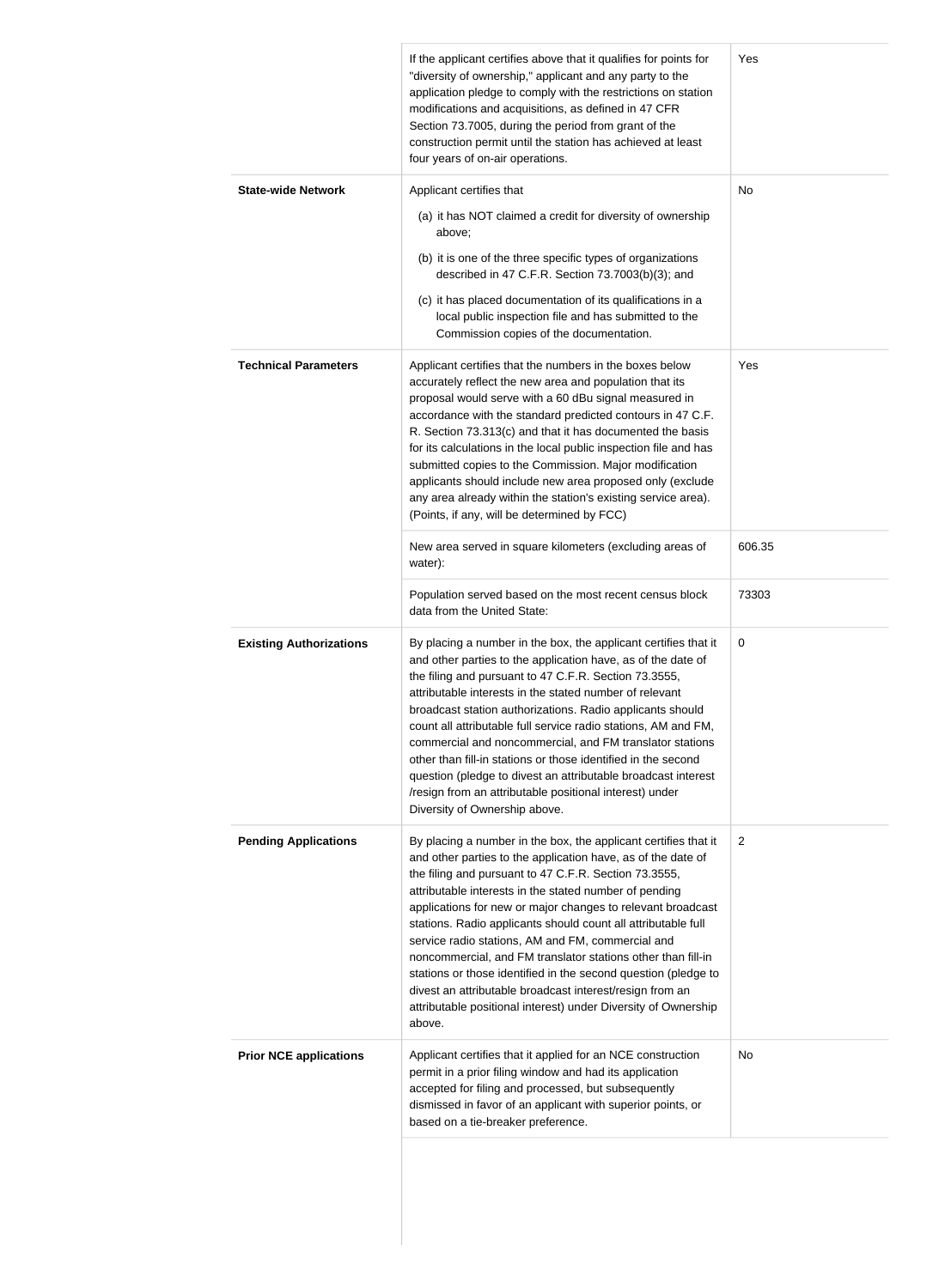| Applicant certifies that<br>(1) it has been in continuous existence from the date of<br>the previous filing window until the present, and<br>(2) it does not hold any NCE construction permit or<br>license. | N/A                   |
|--------------------------------------------------------------------------------------------------------------------------------------------------------------------------------------------------------------|-----------------------|
| Provide the date on which the applicant qualified as local.<br>See 47 CFR Section 73,7000.                                                                                                                   | 2005-02-17 00:00:00.0 |
| Applicant certifies that it has remained local at all times<br>since this date.                                                                                                                              | Yes                   |
|                                                                                                                                                                                                              |                       |

#### Channel and Facility Information

| <b>Section</b>                                 | Question             | <b>Response</b>              |
|------------------------------------------------|----------------------|------------------------------|
| <b>Proposed Community of</b><br><b>License</b> | <b>State</b>         | New Jersey                   |
|                                                | City                 | Washington                   |
|                                                | Channel              | 206                          |
|                                                | Frequency            | 89.1                         |
| <b>Facility Type</b>                           | <b>Facility Type</b> | Noncommercial<br>Educational |
| <b>Station Class</b>                           | <b>Station Class</b> | $\overline{A}$               |

#### Antenna Location Data

| <b>Section</b>                                  | Question                                                           | <b>Response</b>                                   |
|-------------------------------------------------|--------------------------------------------------------------------|---------------------------------------------------|
| <b>Antenna Structure</b><br><b>Registration</b> | Do you have an FCC Antenna Structure Registration (ASR)<br>Number? | Yes                                               |
|                                                 | <b>ASR Number</b>                                                  | 1044422                                           |
| <b>Coordinates (NAD83)</b>                      | Latitude                                                           | 40° 46' 13.7" N+                                  |
|                                                 | Longitude                                                          | 075° 03' 36.0" W-                                 |
|                                                 | <b>Structure Type</b>                                              | TOWER-A free standing or<br>guyed struct          |
|                                                 | <b>Overall Structure Height</b>                                    | 91.4 meters                                       |
|                                                 | <b>Support Structure Height</b>                                    | 91.4 meters                                       |
|                                                 | <b>Ground Elevation (AMSL)</b>                                     | 383.4 meters                                      |
| <b>Antenna Data</b>                             | Height of Radiation Center Above Ground Level                      | Horizontal:85 meters<br>Vertical:85 meters        |
|                                                 | Height of Radiation Center Above Average Terrain                   | Horizontal:306 meters<br>Vertical:306 meters      |
|                                                 | Height of Radiation Center Above Mean Sea Level                    | Horizontal: 468.4 meters<br>Vertical:468.4 meters |
|                                                 | <b>Effective Radiated Power</b>                                    | Horizontal: 0.001 Vertical:<br>0.15               |

| Antenna<br><b>Technical Data</b> | <b>Section</b> | <b>Question</b> | Response    |
|----------------------------------|----------------|-----------------|-------------|
|                                  | Antenna Type   | Antenna Type    | Directional |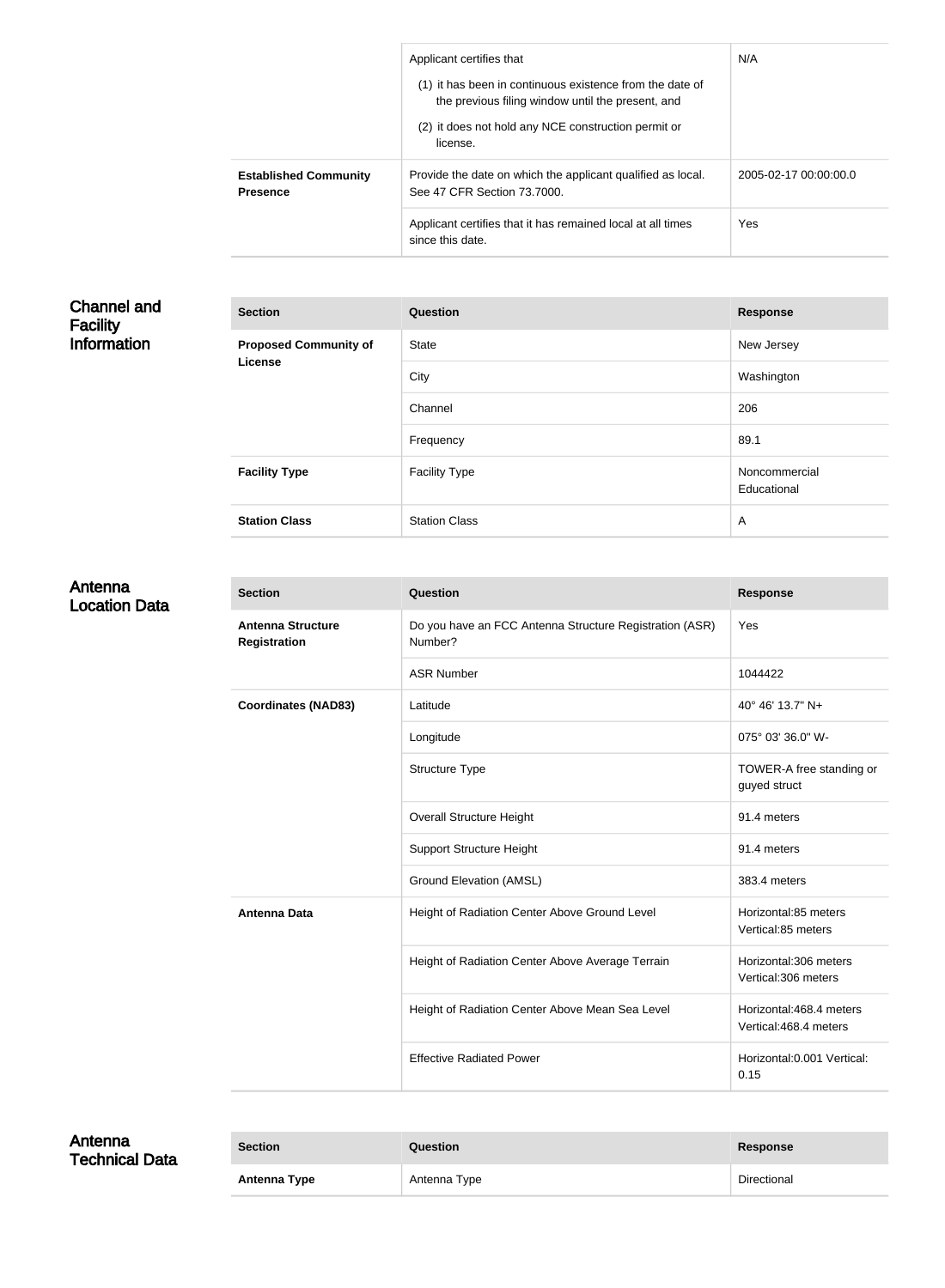#### **Directional Antenna Relative Field Value**

| <b>Degree</b> | Value | <b>Degree</b> | Value | <b>Degree</b> | Value | <b>Degree</b> | Value |
|---------------|-------|---------------|-------|---------------|-------|---------------|-------|
| $\bf{0}$      | 0.502 | 90            | 0.376 | 180           | 0.327 | 270           | 0.525 |
| 10            | 0.437 | 100           | 0.4   | 190           | 0.376 | 280           | 0.628 |
| 20            | 0.347 | 110           | 0.398 | 200           | 0.398 | 290           | 0.717 |
| 30            | 0.35  | 120           | 0.351 | 210           | 0.41  | 300           | 0.902 |
| 40            | 0.34  | 130           | 0.294 | 220           | 0.41  | 310           | 1.0   |
| 50            | 0.309 | 140           | 0.257 | 230           | 0.407 | 320           | 1.0   |
| 60            | 0.33  | 150           | 0.247 | 240           | 0.374 | 330           | 1.0   |
| 70            | 0.309 | 160           | 0.278 | 250           | 0.42  | 340           | 0.794 |
| 80            | 0.302 | 170           | 0.303 | 260           | 0.51  | 350           | 0.632 |

#### **Additional Azimuths**

**Degree Value**

**Technical Certifications** 

| <b>Section</b>                   | Question                                                                                                                                                                                                                                                       | <b>Response</b> |
|----------------------------------|----------------------------------------------------------------------------------------------------------------------------------------------------------------------------------------------------------------------------------------------------------------|-----------------|
| <b>Environmental Effect</b>      | Would a Commission grant of Authorization for this location<br>be an action which may have a significant environmental<br>effect? (See 47 C.F.R. Section 1.1306)                                                                                               | <b>No</b>       |
| <b>Broadcast Facility</b>        | Does the proposed facility comply with the applicable<br>engineering standards and assignment requirements of 47<br>C.F.R. Sections 73.203, 73.207, 73.213, 73.315, 73.509,<br>and 73.515?                                                                     | Yes             |
| <b>Contour Protection</b>        | Does the proposed facility request processing pursuant to<br>the contour protection provisions of 47 C.F.R Section<br>73.215?                                                                                                                                  | No.             |
| <b>Reasonable Site Assurance</b> | Applicant certifies that it has reasonable assurance in good<br>faith that the site or proposed structure at the location of its<br>transmitting antenna will be available to the applicant for the<br>applicant's intended purpose.                           | Yes             |
|                                  | If reasonable assurance is not based on applicant's<br>ownership of the proposed site or structure, applicant<br>certifies that it has obtained such reasonable assurance by<br>contacting the owner or person possessing control of the<br>site or structure. | Yes             |

## **Certification**

| <b>Section</b>                                    | Question                                                                                                                                                                                                                                                                                                                                                                                            | <b>Response</b> |
|---------------------------------------------------|-----------------------------------------------------------------------------------------------------------------------------------------------------------------------------------------------------------------------------------------------------------------------------------------------------------------------------------------------------------------------------------------------------|-----------------|
| <b>General Certification</b><br><b>Statements</b> | The Applicant waives any claim to the use of any particular<br>frequency or of the electromagnetic spectrum as against the<br>regulatory power of the United States because of the<br>previous use of the same, whether by authorization or<br>otherwise, and requests an Authorization in accordance<br>with this application (See Section 304 of the<br>Communications Act of 1934, as amended.). |                 |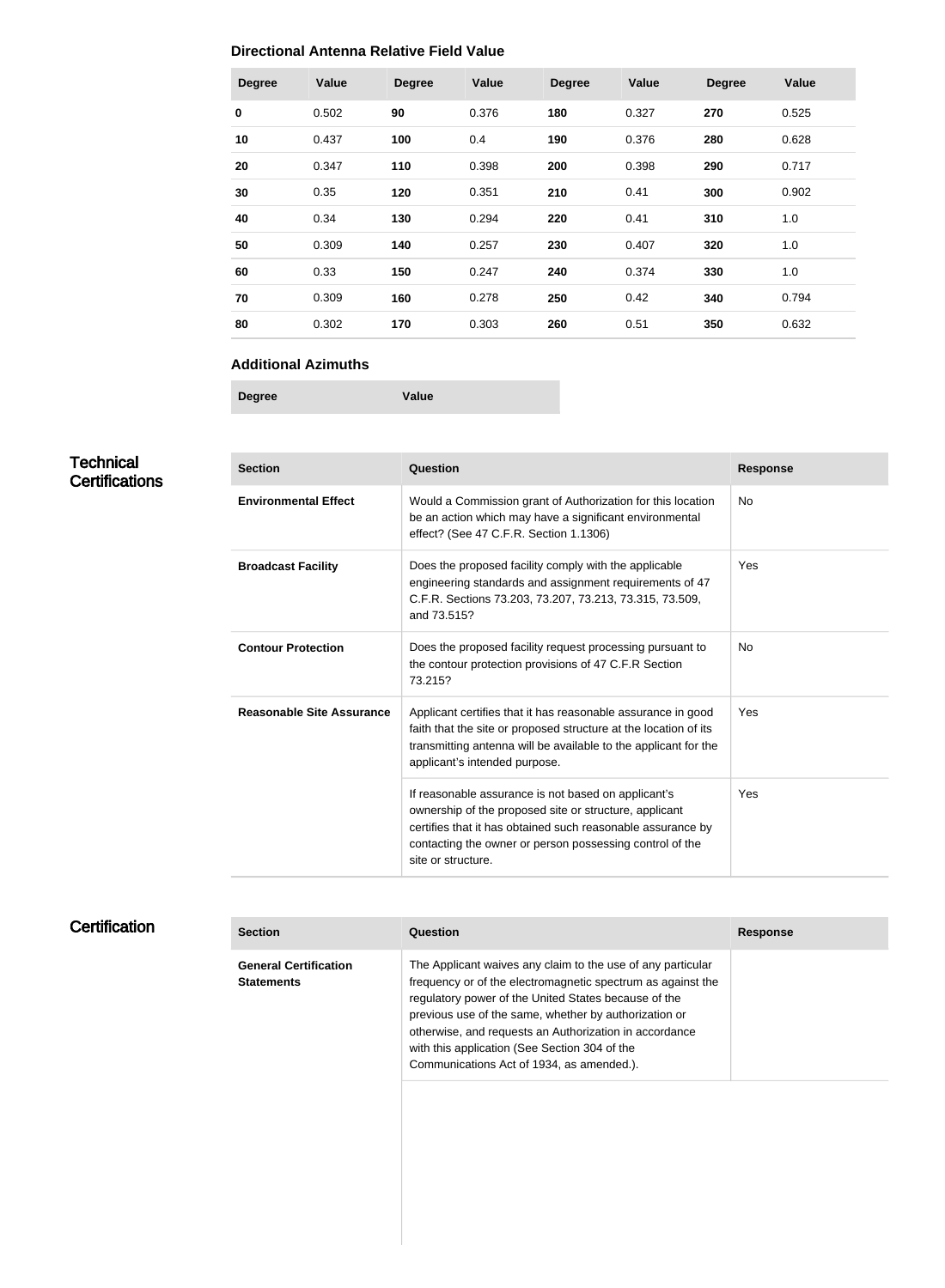|                                 | The Applicant certifies that neither the Applicant nor any<br>other party to the application is subject to a denial of<br>Federal benefits pursuant to §5301 of the Anti-Drug Abuse<br>Act of 1988, 21 U.S.C. § 862, because of a conviction for<br>possession or distribution of a controlled substance. This<br>certification does not apply to applications filed in services<br>exempted under §1.2002(c) of the rules, 47 CFR. See §1.<br>2002(b) of the rules, 47 CFR § 1.2002(b), for the definition<br>of "party to the application" as used in this certification §<br>1.2002(c). The Applicant certifies that all statements made<br>in this application and in the exhibits, attachments, or<br>documents incorporated by reference are material, are part<br>of this application, and are true, complete, correct, and<br>made in good faith. |                                                 |
|---------------------------------|-----------------------------------------------------------------------------------------------------------------------------------------------------------------------------------------------------------------------------------------------------------------------------------------------------------------------------------------------------------------------------------------------------------------------------------------------------------------------------------------------------------------------------------------------------------------------------------------------------------------------------------------------------------------------------------------------------------------------------------------------------------------------------------------------------------------------------------------------------------|-------------------------------------------------|
| <b>Authorized Party to Sign</b> | FAILURE TO SIGN THIS APPLICATION MAY RESULT IN<br>DISMISSAL OF THE APPLICATION AND FORFEITURE<br>OF ANY FEES PAID<br>Upon grant of this application, the Authorization Holder may<br>be subject to certain construction or coverage requirements.<br>Failure to meet the construction or coverage requirements<br>will result in automatic cancellation of the Authorization.<br>Consult appropriate FCC regulations to determine the<br>construction or coverage requirements that apply to the type<br>of Authorization requested in this application.<br>WILLFUL FALSE STATEMENTS MADE ON THIS FORM<br>OR ANY ATTACHMENTS ARE PUNISHABLE BY FINE<br>AND/OR IMPRISONMENT (U.S. Code, Title 18, §1001)<br>AND/OR REVOCATION OF ANY STATION<br>AUTHORIZATION (U.S. Code, Title 47, §312(a)(1)), AND<br>/OR FORFEITURE (U.S. Code, Title 47, §503).        |                                                 |
|                                 | I declare, under penalty of perjury, that I am an authorized<br>representative of the above-named applicant for the<br>Authorization(s) specified above.                                                                                                                                                                                                                                                                                                                                                                                                                                                                                                                                                                                                                                                                                                  | <b>James Keavney</b><br>President<br>12/22/2021 |

#### **Attachments**

| <b>File Name</b>                                                                                                                         | <b>Uploaded By</b> | <b>Attachment Type</b>                        | <b>Description</b>                                                                                                  | <b>Upload Status</b>                            |
|------------------------------------------------------------------------------------------------------------------------------------------|--------------------|-----------------------------------------------|---------------------------------------------------------------------------------------------------------------------|-------------------------------------------------|
| Amendment Exhibit -- Washington, New<br>Jersey (01581271xB3D1E).PDF                                                                      | Applicant          | Amendment                                     | <b>AMENDMENT</b><br><b>STATEMENT</b>                                                                                | Done with<br>Virus Scan<br>and/or<br>Conversion |
| Attributable Interests (01567031xB3D1E).<br><u>pdf</u>                                                                                   | Applicant          | Attributable<br>Interest                      | Attributable Interests                                                                                              | Done with<br>Virus Scan<br>and/or<br>Conversion |
| Calvary Chapel Morris Hills -- Established<br>Local Application and Diversity of<br>Ownership Exhibit -- 11-7-21<br>(01569681xB3D1E).pdf | Applicant          | Point System<br>Factor/Tie<br><b>Breakers</b> | Calvary Chapel<br>Morris Hills --<br><b>Established Local</b><br>Applicant and<br>Diversity of<br>Ownership Exhibit | Done with<br>Virus Scan<br>and/or<br>Conversion |
| Reasonable Assurance of Site Availability --<br>Washinngton, NJ (01567050xB3D1E).pdf                                                     | Applicant          | Technical<br>Certifications                   | Reasonable<br>Assurance of Site<br>Availability                                                                     | Done with<br>Virus Scan<br>and/or<br>Conversion |
| <b>RF COMPLIANCE.pdf</b>                                                                                                                 | Applicant          | Technical<br>Certifications                   | <b>RF ANALYSIS</b>                                                                                                  | Done with<br>Virus Scan<br>and/or<br>Conversion |